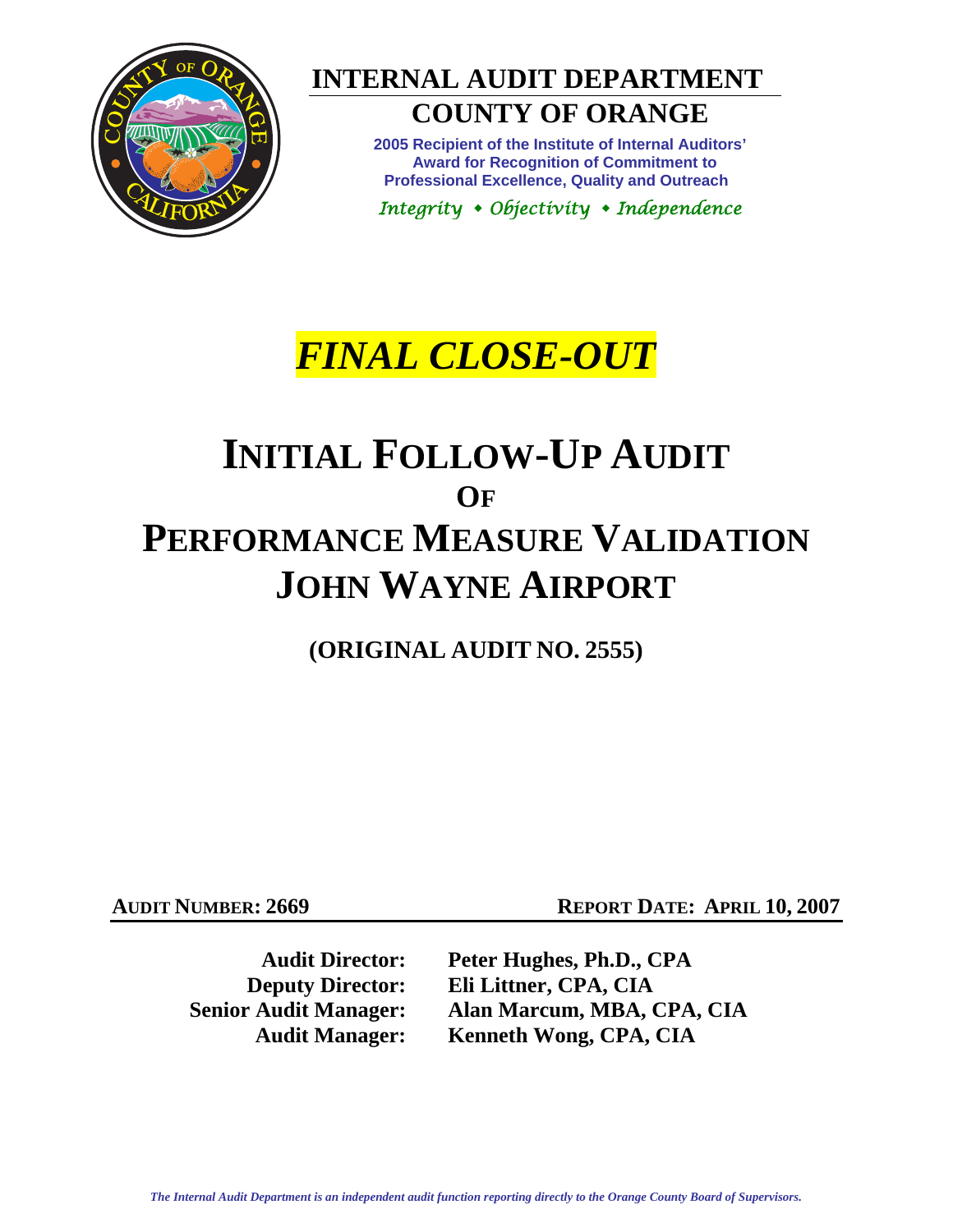### *Final Close-Out*

#### **Initial Follow-Up Audit of Performance Measure Validation John Wayne Airport**

### **Original Audit No. 2555**

#### **TABLE OF CONTENTS**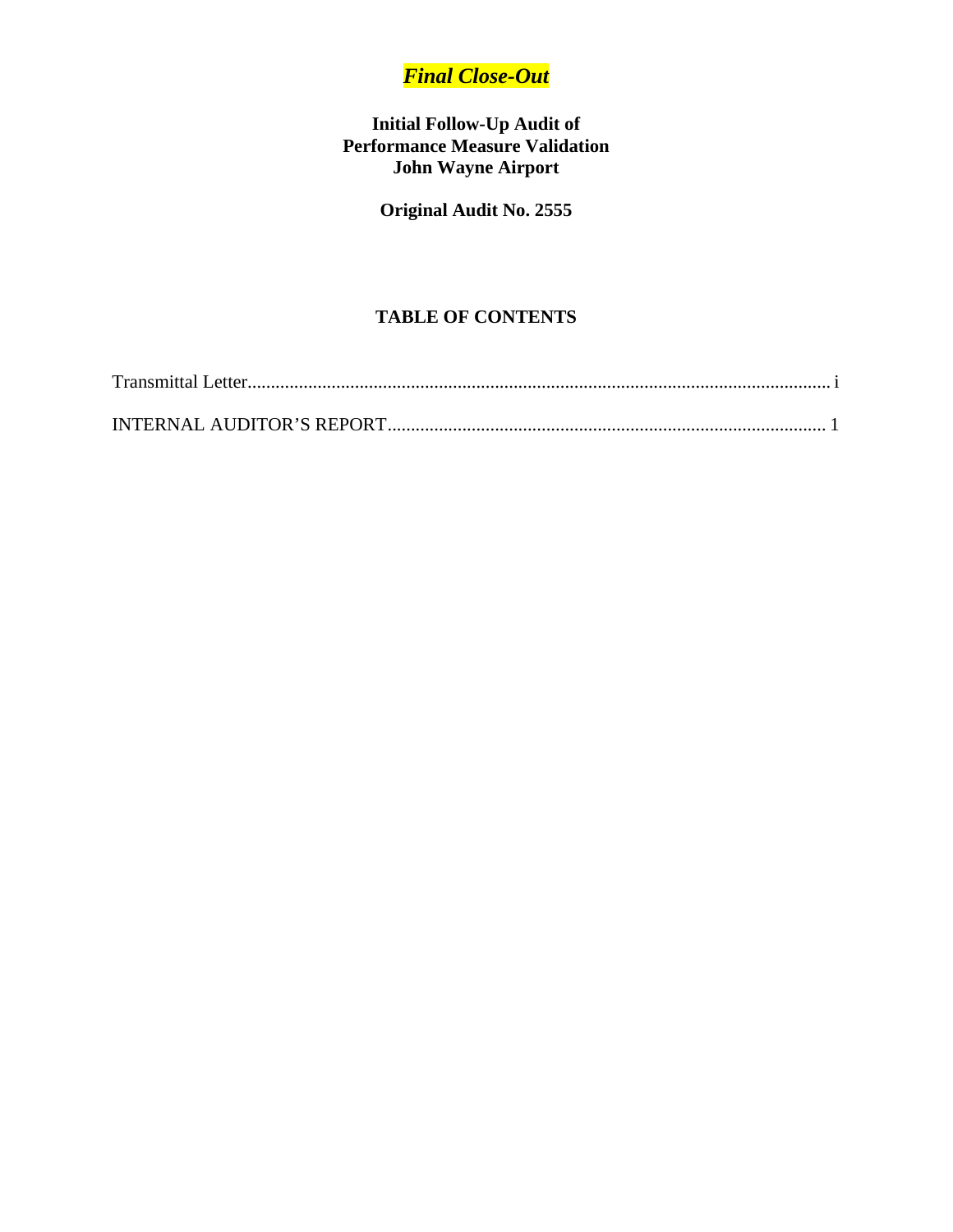<span id="page-2-0"></span>

## COUNTY OF ORANGE  **INTERNAL AUDIT DEPARTMENT 2005 Recipient of the Institute of Internal Auditors'**

 **Award for Recognition of Commitment to Professional Excellence, Quality and Outreach** 

### *Integrity Objectivity Independence*

**Office of the Director DR. PETER HUGHES** Ph.D., MBA, CPA, CIA, CFE, CITP

> MAILING ADDRESS: 400 CIVIC CENTER DRIVE WEST BUILDING 12, ROOM 232 SANTA ANA, CALIFORNIA 92701

TELEPHONE: (714) 834-5475 FAX: (714) 834-2880 EMAIL: peter.hughes@ocgov.com WEBSITE: www.ocgov.com/audit/

Audit No. 2669

| ELI LITTNER              | MICHAEL J. GOODWIN          | ALAN MARCUM                 | <b>AUTUMN MCKINNEY</b>      | VVEB |
|--------------------------|-----------------------------|-----------------------------|-----------------------------|------|
| CPA, CIA, CFE, CFS, CISA | CPA. CIA                    | MBA, CPA, CIA, CFE          | CPA, CIA, CGFM, CISA        |      |
| <b>DEPUTY DIRECTOR</b>   | <b>SENIOR AUDIT MANAGER</b> | <b>SENIOR AUDIT MANAGER</b> | <b>SENIOR AUDIT MANAGER</b> |      |

#### **Transmittal Letter**

April 10, 2007

TO: Alan L. Murphy, Director John Wayne Airport

FROM: Peter Hughes, Ph.D., CPA, Director Internal Audit Department

SUBJECT: Initial and Final Close-Out Follow-Up Audit of Performance Measure Validation of John Wayne Airport, Original Audit No. 2555, Issued April 14, 2006

We have completed an initial and Final Follow-Up Audit of Performance Measure Validation of John Wayne Airport. Our audit was limited to reviewing, as of the 2007 Business Plan, actions taken to implement the two recommendations in our audit report dated April 14, 2006. The results of our Follow-Up Audit are discussed in the **Internal Auditor's Report** following this transmittal letter. Because satisfactory corrective action has been taken for both audit recommendations, this report represents the final close-out of the original audit.

Each month I submit an **Audit Status Report** to the Board of Supervisors (BOS) where I detail any material and significant audit findings released in reports during the prior month and the implementation status of audit recommendations as disclosed by our Follow-Up Audits. Accordingly, the results of this audit will be included in a future report to the BOS.

Other recipients of this report: Members, Board of Supervisors Members, Audit Oversight Committee Loan Leblow, Assistant Airport Director Scott Suzuki, Quality Assurance & Compliance Manager, JWA Foreperson, Grand Jury Darlene J. Bloom, Clerk of the Board of Supervisors